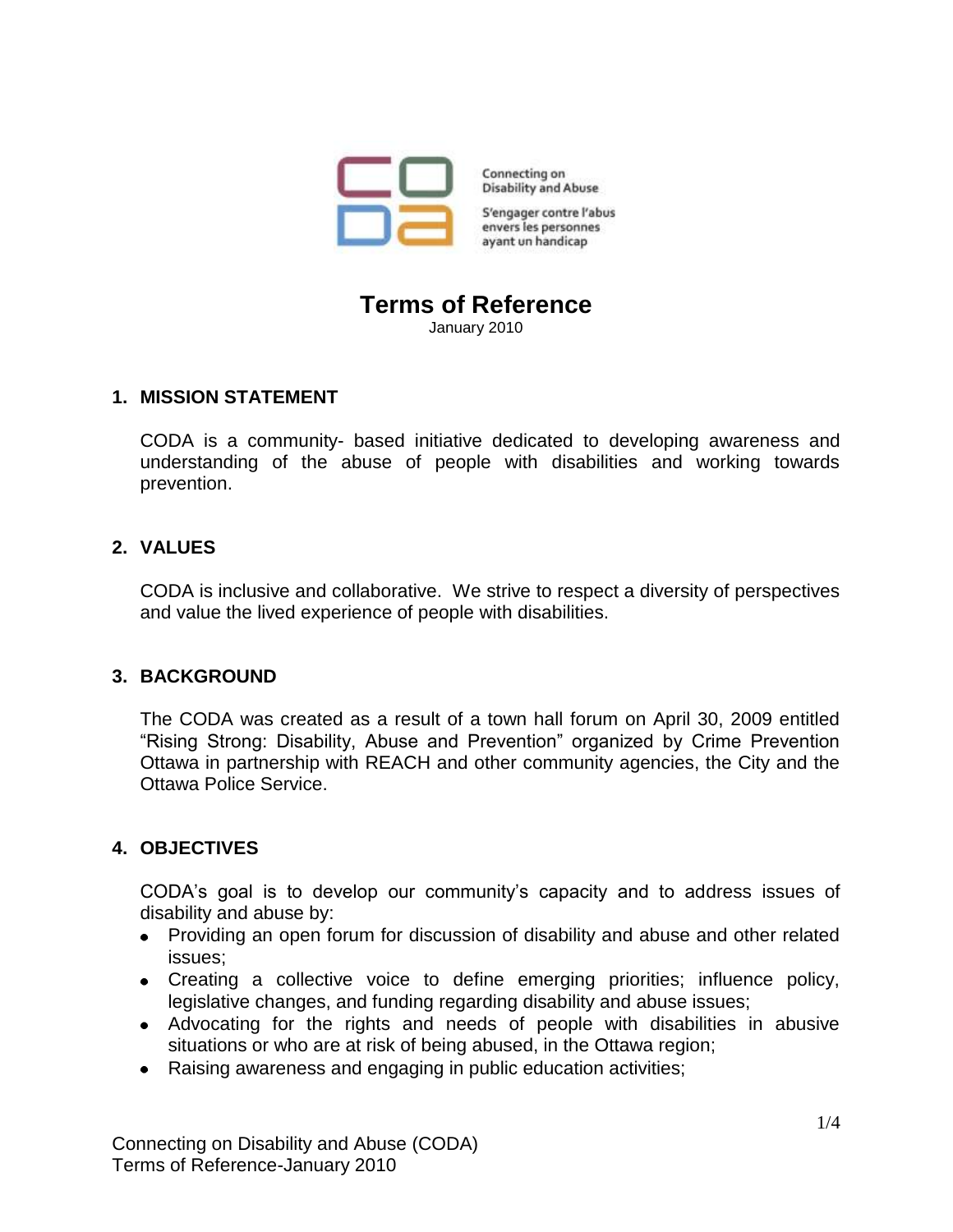- Promoting, facilitating and engaging in research activities to document and better understand relevant issues;
- Developing training and capacity building opportunities both for people with disabilities and for agency staff;
- Developing and promoting collaborative initiatives, interagency networking and collaborative partnerships;
- Advocating for the development of services appropriate for those who have been abused and ensuring service accessibility.

## **5. MEMBERSHIP**

The membership of CODA will include: persons with a disability, community agencies, government officials, Police and persons who have an interest in the area of disability rights and human rights. The City's Advisory Committees will also be invited to provide representatives.

CODA will strike a Membership Subcommittee to complete a review of the membership in June each year to assess ongoing needs. The subcommittee will suggest and invite new members based on identified gaps in representation. All requests for new membership will be brought forward to the full committee for consideration and approval.

## **6. ACCESSIBILITY AND ACCOMMODATION**

CODA will strive to be accessible and to accommodate the needs of people with disabilities including the availability of documents in multiple formats as appropriate and as funding allows. This is a collective responsibility which will include a commitment from members to seek partnerships and innovative ways to accommodate everyone's needs both administratively and financially.

#### **7. BILINGUALISM**

Long lasting documents like a definition of abuse or terms of reference will be translated into English and French. Working documents such as minutes or notes will be in English only. All public education material should be translated.

# **8. CO-CHAIRS**

The Co-Chairs' role is to be neutral, facilitating and ensuring collaboration within the Network. Co-chairs for this committee must include a person with a disability. CPO will chair the committee until co-chairs are selected.

Co-Chair responsibilities are:

Connecting on Disability and Abuse (CODA) Terms of Reference-January 2010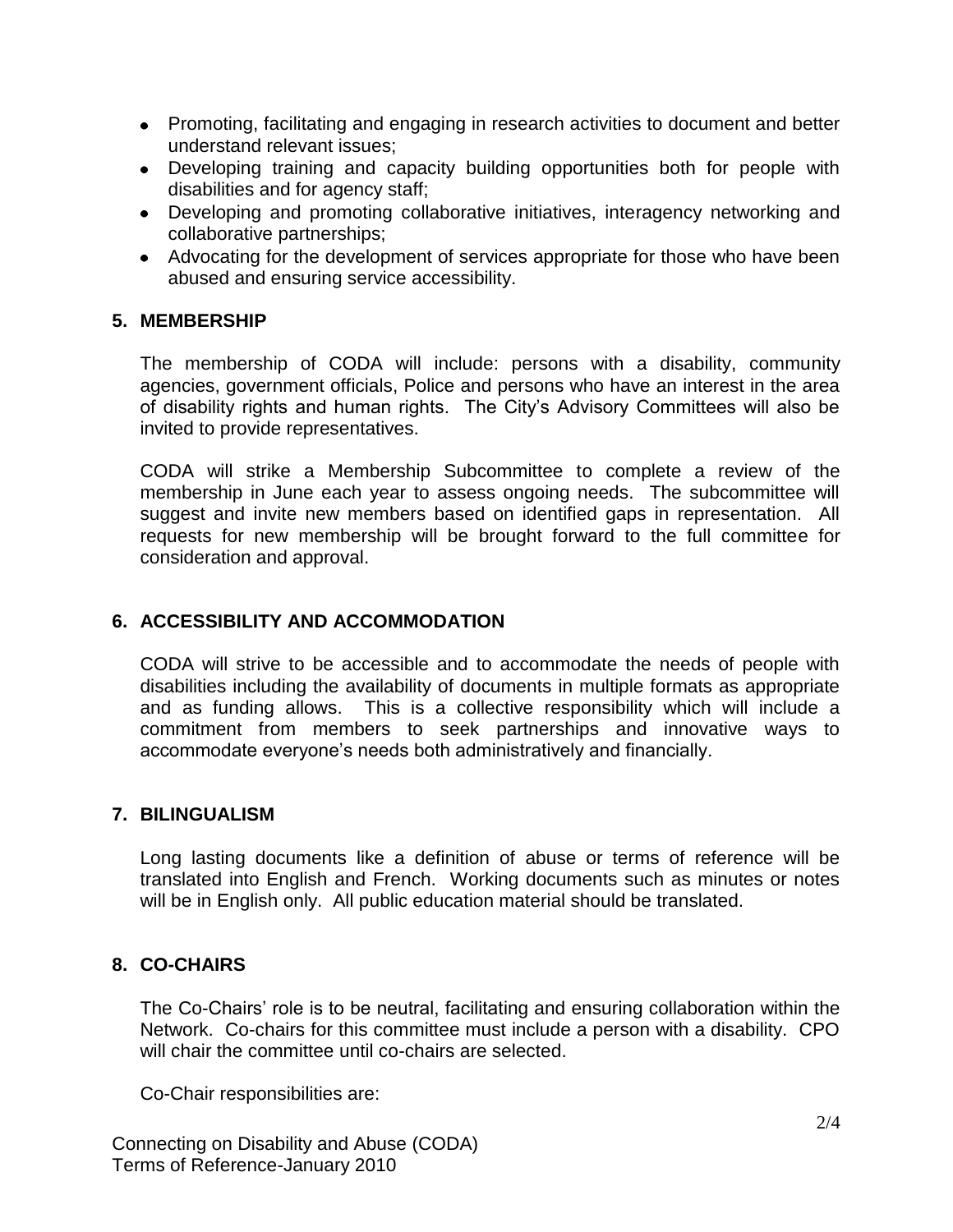- calling and chairing the monthly meetings, setting agenda
- ensuring the timely progression of the meetings
- striking subcommittees as needed and monitoring their activities
- preparing correspondence at the direction of the committee
- circulating information that is pertinent to the membership
- representing the first official point of contact for the Network
- developing workplans and the committee structure

Tenure – the Co-Chairs will have two-year terms. At the end of each two-year term, in June, the Chair may present himself/herself for re-election. At this time, the opportunity exists for other interested members to run for the positions.

The Past Chair will support the Chair and provide continuity of leadership and corporate knowledge.

#### **9. DECISION MAKING**

When possible, decisions made by CODA will be made using a consensus model. When decisions are being made or actions are being taken, member agencies who disagree or wish to abstain may withdraw from those specific decisions or courses of action without repercussion.

#### **10.SUBCOMMITTEES**

CODA will not have an "Executive Committee". Subcommittees will be struck on an as-needed basis. Subcommittee Chairs report to the CODA as a whole through the Co-Chairs.

#### **11.ADMINISTRATIVE SUPPORT**

The administrative support (taking and distribution of minutes, conference preparation support, organizing meeting accommodation and so on as needed) will be provided by a member agency. Every effort will be made for committee members to receive meeting materials seven days in advance of meetings. Communication will primarily be electronic unless otherwise requested.

#### **12.MEETING GUIDELINES**

Meetings will be held at City Hall or at another accessible location. The committee will meet approximately every two months: twice each autumn and three times between January and June at a time and date to be agreed upon by consensus.

Regular meetings will take the following format:

Connecting on Disability and Abuse (CODA) Terms of Reference-January 2010